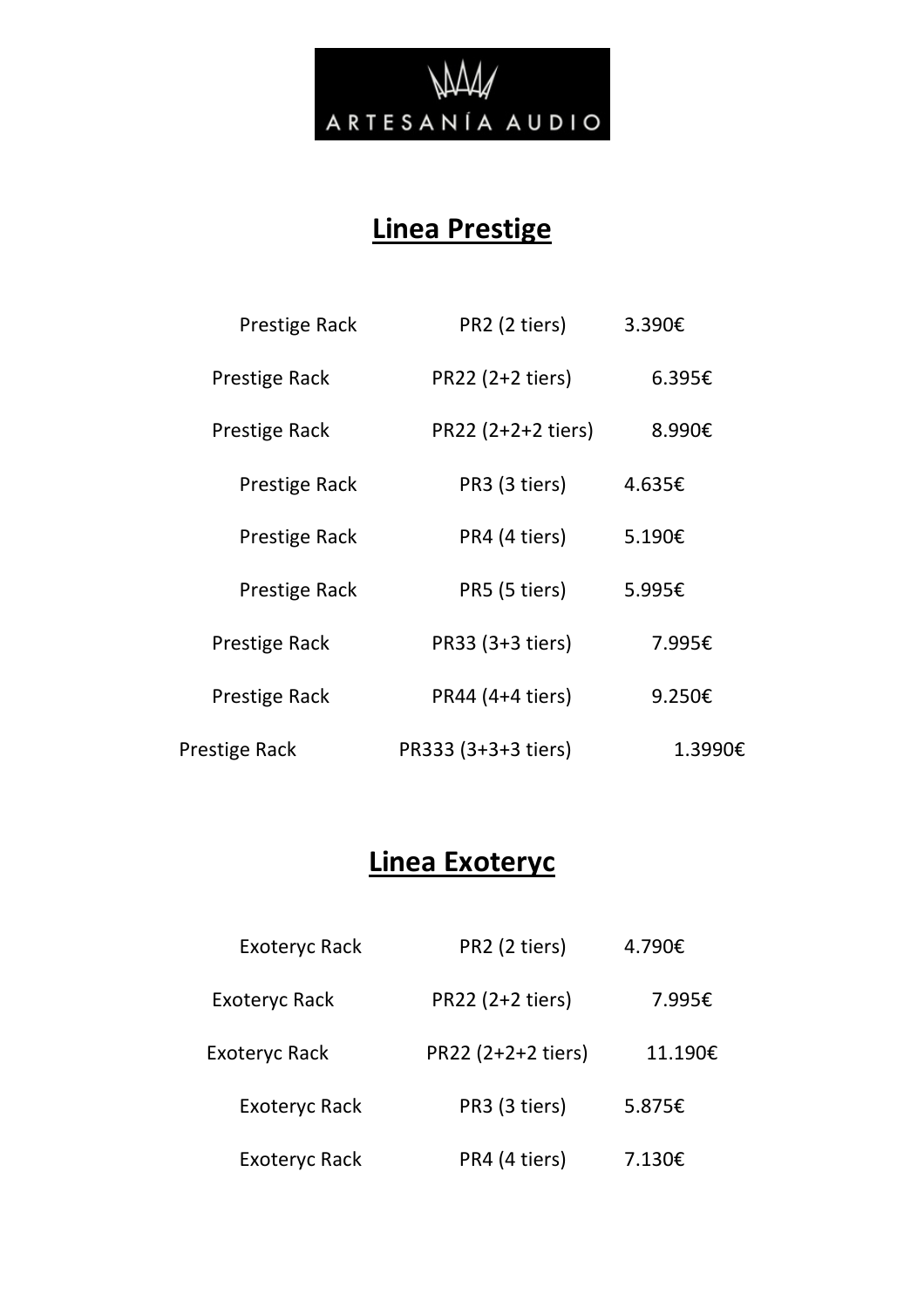| <b>Exoteryc Rack</b> | PR5 (5 tiers)       | 8.550€  |
|----------------------|---------------------|---------|
| <b>Exoteryc Rack</b> | PR33 (3+3 tiers)    | 9.600€  |
| <b>Exoteryc Rack</b> | PR44 (4+4 tiers)    | 11.650€ |
| <b>Exoteryc Rack</b> | PR333 (3+3+3 tiers) | 1.7180€ |

*\*precios en color grafito standard. Color negro o plata, sobrecoste 10% Los racks se entregan con embalaje de cartón incluido en el precio. Precio de caja de madera 245€. Precio caja madera doble 425€*

*\*prices in standard graphite color. Black or silver color, extra cost 10% The racks are delivered with cardboard packaging included in the price. Wooden box price €245. Double wooden box price €425*

### **Accesorios**

| DAST <sub>14</sub> | Damper Standard (1,4kg) | 185€ |
|--------------------|-------------------------|------|
|--------------------|-------------------------|------|

DAIM24 Damper Improved (2,4kg) 230€

- DAMK38 Damper MKII (3,8kg) 290€
- DADP125 Damper DP20 (12,5kg) 620€

*\*precios en color metálico standard. Pintura en colores, sobrecoste 10% \*prices in standard metallic color. Paint in colors, extra cost 10%*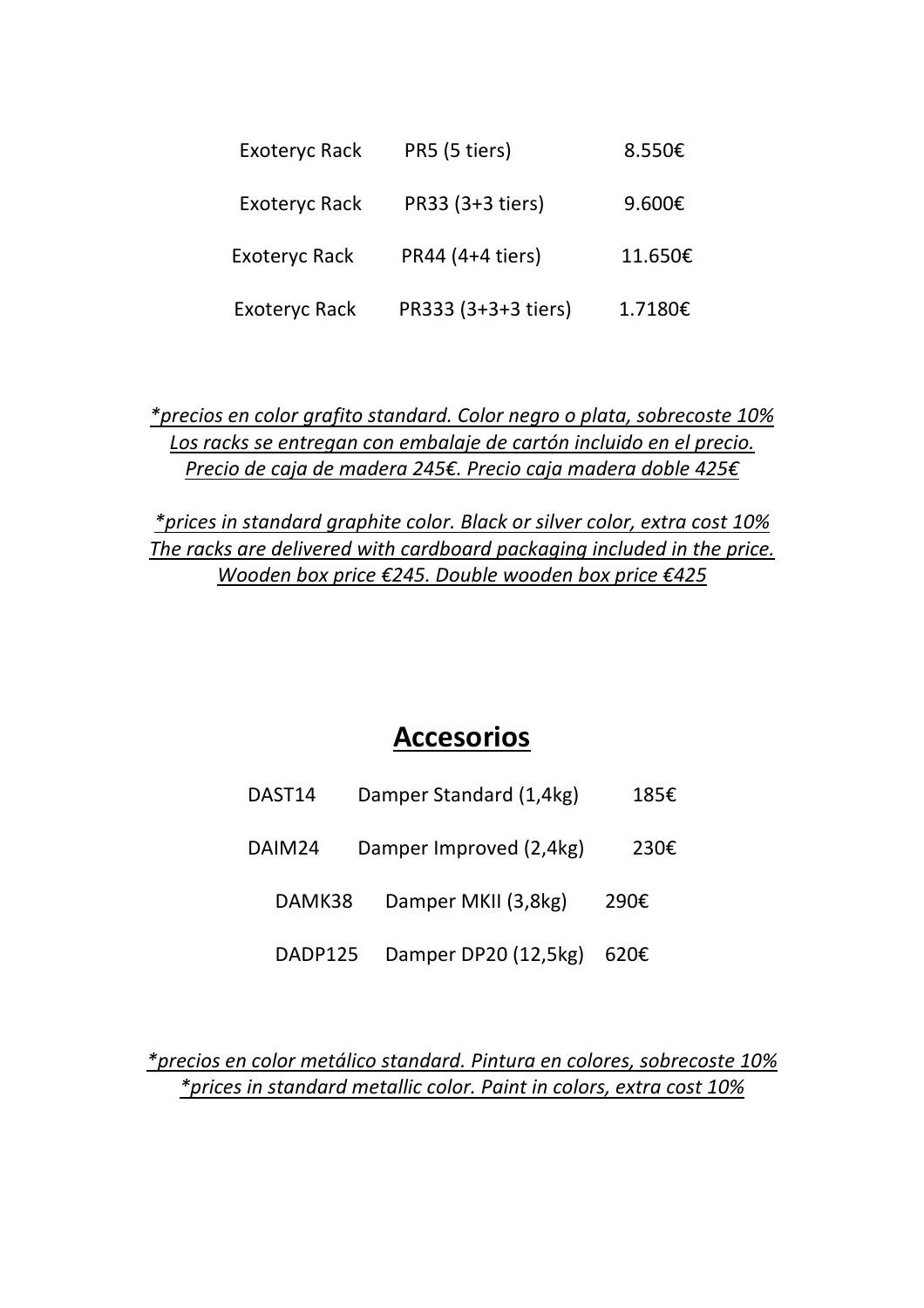| DADIIB1 | <b>Improved Base</b> | 60E  |
|---------|----------------------|------|
| DADIIB1 | Improved Base        | 130€ |
| DADIIB1 | <b>Improved Base</b> | 165€ |

#### *\*precios en color grafito standard. Color negro o plata, sobrecoste 10% \*prices in standard graphite color. Black or silver color, extra cost 10%*

CBLEVA Cable Elevator 485€ (Per unit)

*Lados de plástico Delrin y eje central de madera Panzerholz Delrin plastic sides & Panzerholz wood central Shaft*

| <b>FLGLPT</b>   |               |              | Floor Platfor treated only black colour glass                                   |        |        | 3.095€ |
|-----------------|---------------|--------------|---------------------------------------------------------------------------------|--------|--------|--------|
|                 | <b>TUGLPT</b> |              | Turntable platform treated glass                                                |        | 3.095€ |        |
| FLKPT56BI       |               |              | Floor Krion platform (5,6cm bicolor, darkgrey, light grey)                      |        |        | 3.980€ |
|                 |               |              | TUKPT56BI Turntable Krion platform (5,6cm bicolor, darkgrey, light grey)        |        |        | 3.980€ |
|                 |               |              | FLKPT44DG Floor Krion platform (5,6cm bicolor, darkgrey, light grey)            |        |        | 3.980€ |
| TUKPT44DG       |               |              | Turntable Kiron platform (4,4cm darkgrey)                                       |        | 3.980€ |        |
|                 |               |              | TUKPT56BI DOUBLE Turntable Krion platform (5,6cm bicolor, darkgrey, light grey) |        |        | 8.900€ |
| <b>TUPTAFI</b>  |               |              | SPECIAL TURNTABLE PLATFORM AF I                                                 |        | 7.960€ |        |
| <b>TUPTAFII</b> |               |              | SPECIAL TURNTABLE PLATFORM AF II                                                |        | 7.960€ |        |
|                 |               | <b>AIRPT</b> | AIRE platform                                                                   | 3.980€ |        |        |

*\*precios en color grafito standard. Color negro o plata, sobrecoste 10% \*prices in standard graphite color. Black or silver color, extra cost 10%*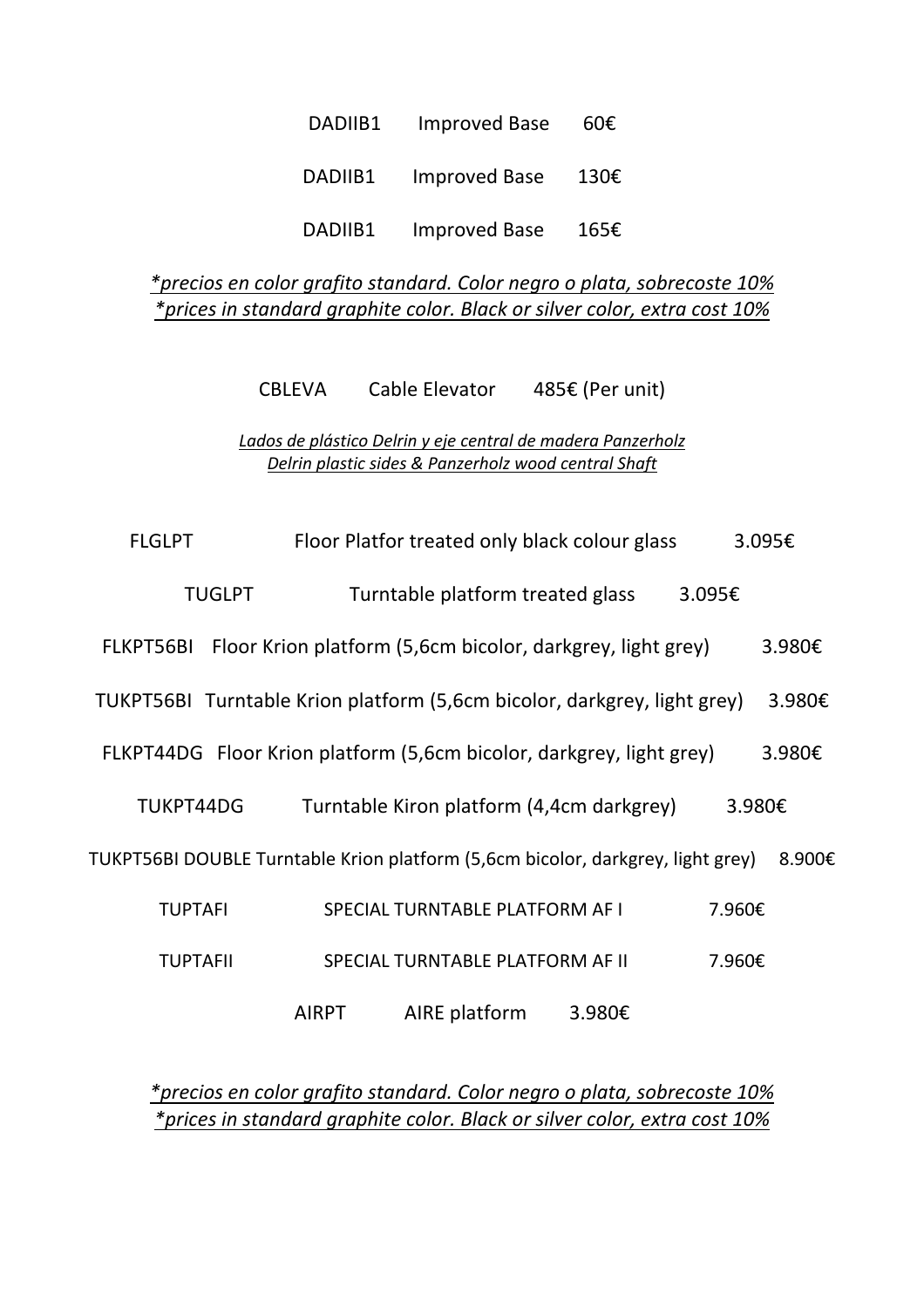GSH1 Glass Shelve 485€

KSH2 Krion Shelve 640€

KSH3 Krion Shelve (Master Kio) 735€

PSH4 Panzerholz Shelve (Exoteryc) 700€

ESTAS BASES SE PUEDEN COLOCAR EN CUALQUIER COMPONENTE O ALTAVOCES PARA MEJORAR EL RENDIMIENTO. El precio incluye juego de 4 bases de acero inoxidable, 4 palas, 4 bases de teflón, 4 bases de neopreno, 4 bases de madera de haya y caja. "Por favor, especifique el diámetro de la espiga antes de realizar el pedido".

THESE BASES CAN BE PLACED IN ANY COMPONENTS OR SPEAKERS TO IMPROVE PERFORMANCE. Price includes 4 stainless steel bases set, 4 speeks, 4 teflon bases, 4 neoprene bases, 4 beech wood bases and box. " Please specified spike diameter before ordering".

| ISBAWB30  | Isolator base $\varnothing$ 30mm  | 450€ |
|-----------|-----------------------------------|------|
| ISBAWB60  | Isolator base Ø 60mm              | 590€ |
| ISBAWB100 | Isolator base $\varnothing$ 100mm | 740€ |

Discos aislantes de madera de haya para mejorar racks Exoteryc y Prestige. \*Caja de madera incluida en el precio.

Beech wood isolation discs to upgrade Exoteryc and Prestige racks. \*Wood box included on the price.

| ISDIWB4 Isolation Discs                | 4 UNITS                | 295€ |
|----------------------------------------|------------------------|------|
| <b>ISDIWB8</b> Isolation Discs 8 UNITS |                        | 550€ |
| <b>ISDIWB12</b> Isolation Discs        | 12 UNITS $613\epsilon$ |      |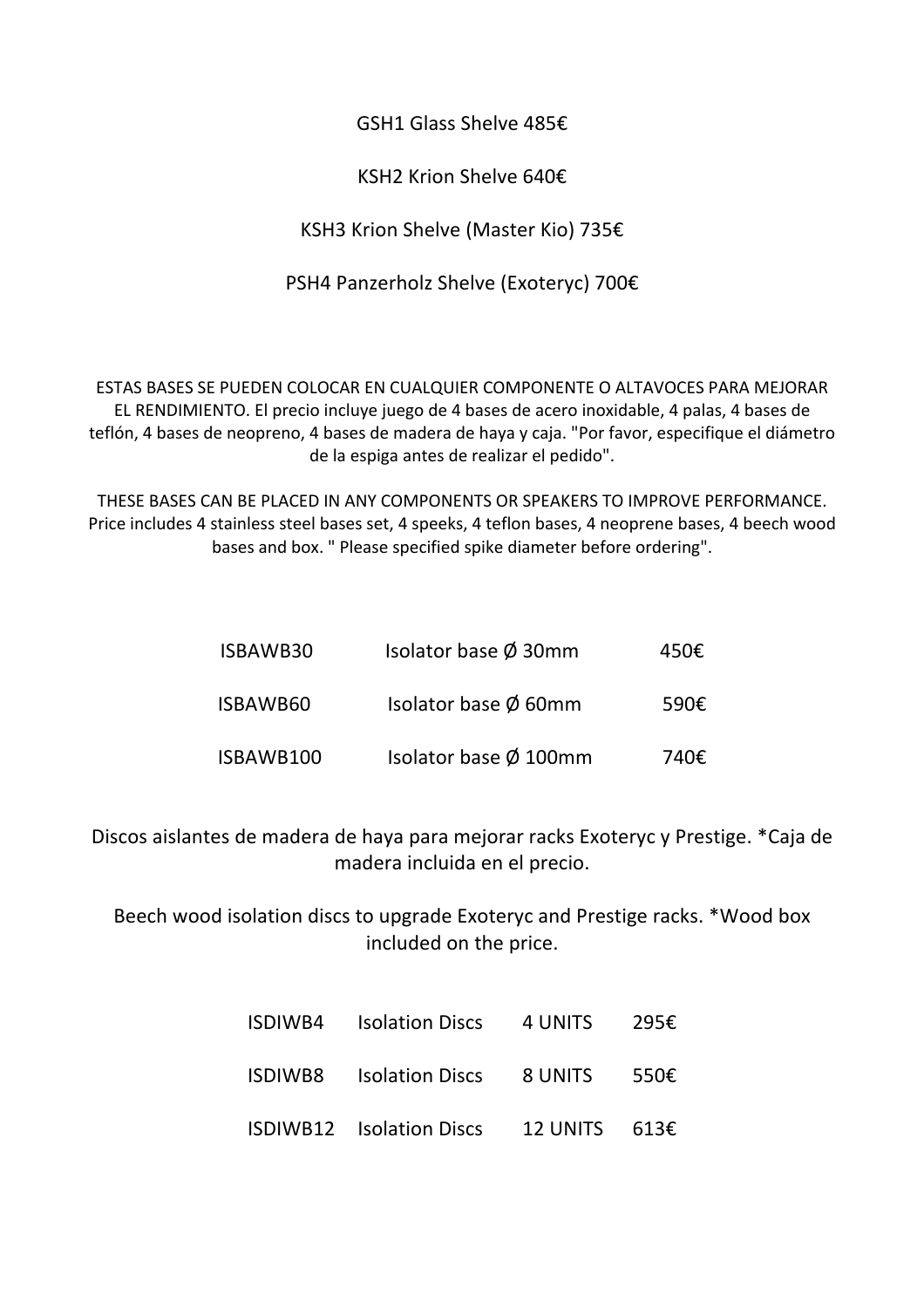| ISBAIEBW4        | Isolation base for individual electronics | 4 UNITS         | 620£             |
|------------------|-------------------------------------------|-----------------|------------------|
| <b>ISBAIEBW8</b> | Isolation base for individual electronics | 8 UNITS         | 1.175 $\epsilon$ |
| ISBAIEWB12       | Isolation base for individual electronics | <b>12 UNITS</b> | 1.765€           |

## **Special Racks**

Pintura especial negro brillo en rack Superficie. Plataforma giratoria especial de KRION con agujeros exactos con material absorbente para colocar patas Air Force I. (Material desarrollado por TechDas de Japón) 3 Estantes de KRION Negro de 12 mm incluidos. Caja de madera incluida.

Special black glossy paint in rack Surface. Special turntable KRION platform with exact holes with absorbent material to place Air Force I legs. (Material developed by TechDas from Japan) 3 Black KRION shelves 12 mm included. Wooden box included.

| EAF1         | <b>AIR FORCE ONE RACK</b>         | 18.500€ |
|--------------|-----------------------------------|---------|
| <b>EAFII</b> | AIR FORCE TWO RACK                | 18.500€ |
| MR3          | <b>Special MINI-RACK 3LEVELS</b>  | 4.300€  |
| MR4          | <b>Special MINI-RACK 4 LEVELS</b> | 4.890€  |
| MR33         | Special MINI-RACK 3+3 LEVELS      | 9.400€  |

*\*precios en color grafito standard. Color negro o plata, sobrecoste 10% Los racks se entregan con embalaje de cartón incluido en el precio. Precio de caja de madera 245€. Precio caja madera doble 425€*

*\*prices in standard graphite color. Black or silver color, extra cost 10% The racks are delivered with cardboard packaging included in the price. Wooden box price €245. Double wooden box price €425*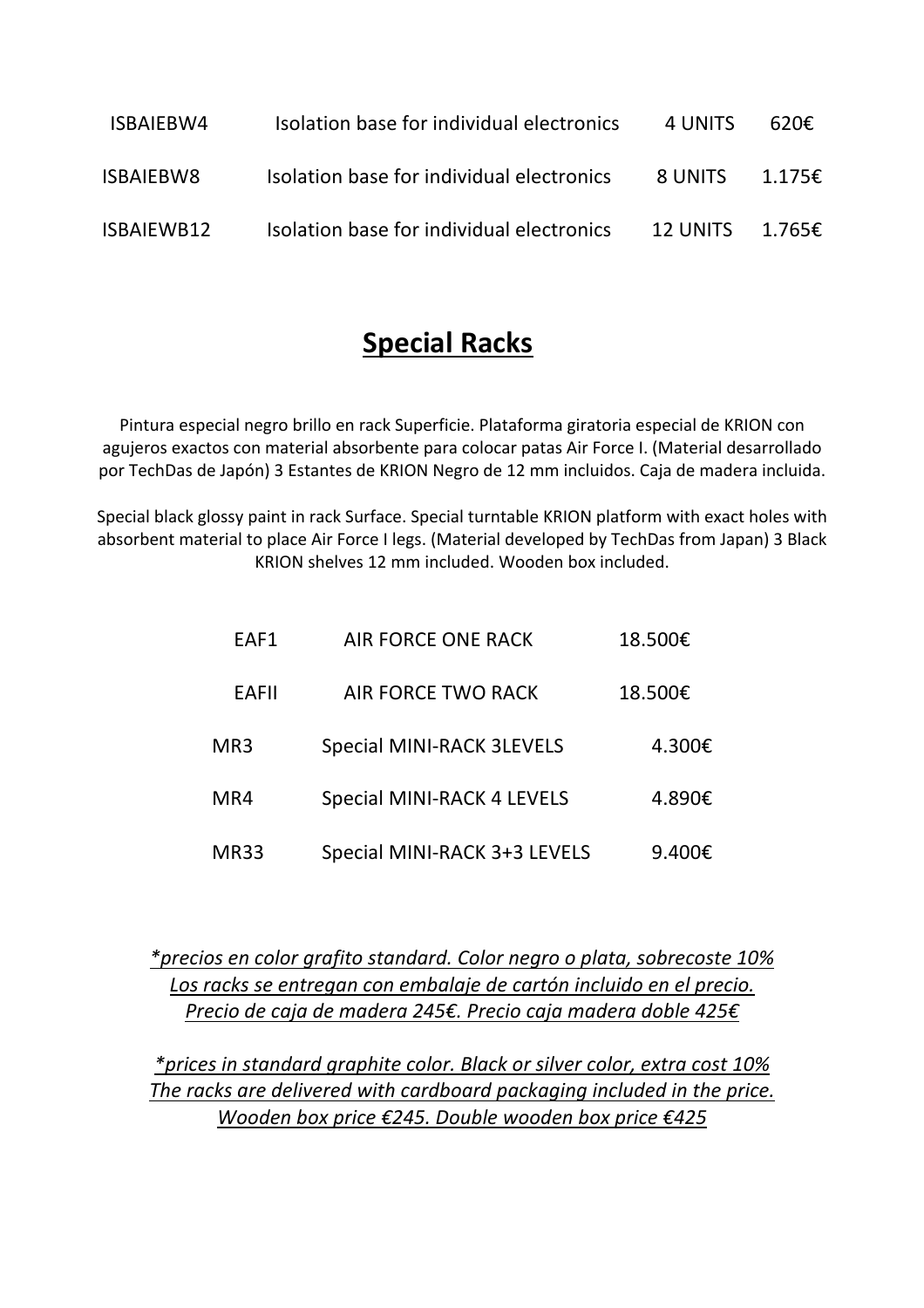#### MKR2 AFZ

RACK AIR FORCE ZERO 2 NIVELES Plataforma especial de KRION de 68 mm de espesor con estructura especial de acero inoxidable reforzada con 16 mm. Varillas gruesas. Caja de madera como embalaje para asegurar un transporte seguro y una fácil instalación. Incluye 2 Estantes negros de KRION de 12mm. Brazos de fibra de carbono para sujetar componentes y evitar vibraciones.

AIR FORCE ZERO RACK 2 LEVELS Special KRION platform 68 mm thick with a special stainless steel structure reinforced with16mm. thick rods.

Wooden box as packing to assure safe transportation and easy installation. Includes 2 black 12mm KRION Shelves. Carbon fiber arms to hold components and avoid vibrations.

37.300€

#### MKR3 AFZ

AIR FORCE ZERO RACK 3 NIVELES Altura especial basada en los requisitos de TECH DAS para que coincida con la configuración de Air Force 0. Caja de madera como embalaje para asegurar un transporte seguro y una fácil instalación. Incluye 3 Estantes negros de KRION de 12mm. Brazos de fibra de carbono para sujetar componentes y evitar vibraciones.

AIR FORCE ZERO RACK 3 LEVELS Special height based on TECH DAS requirements to match Air Force 0 set up. Wooden box as packing to assure safe transportation and easy installation. Includes 3 black 12mm KRION Shelves. Carbon fiber arms to hold components and avoid vibrations.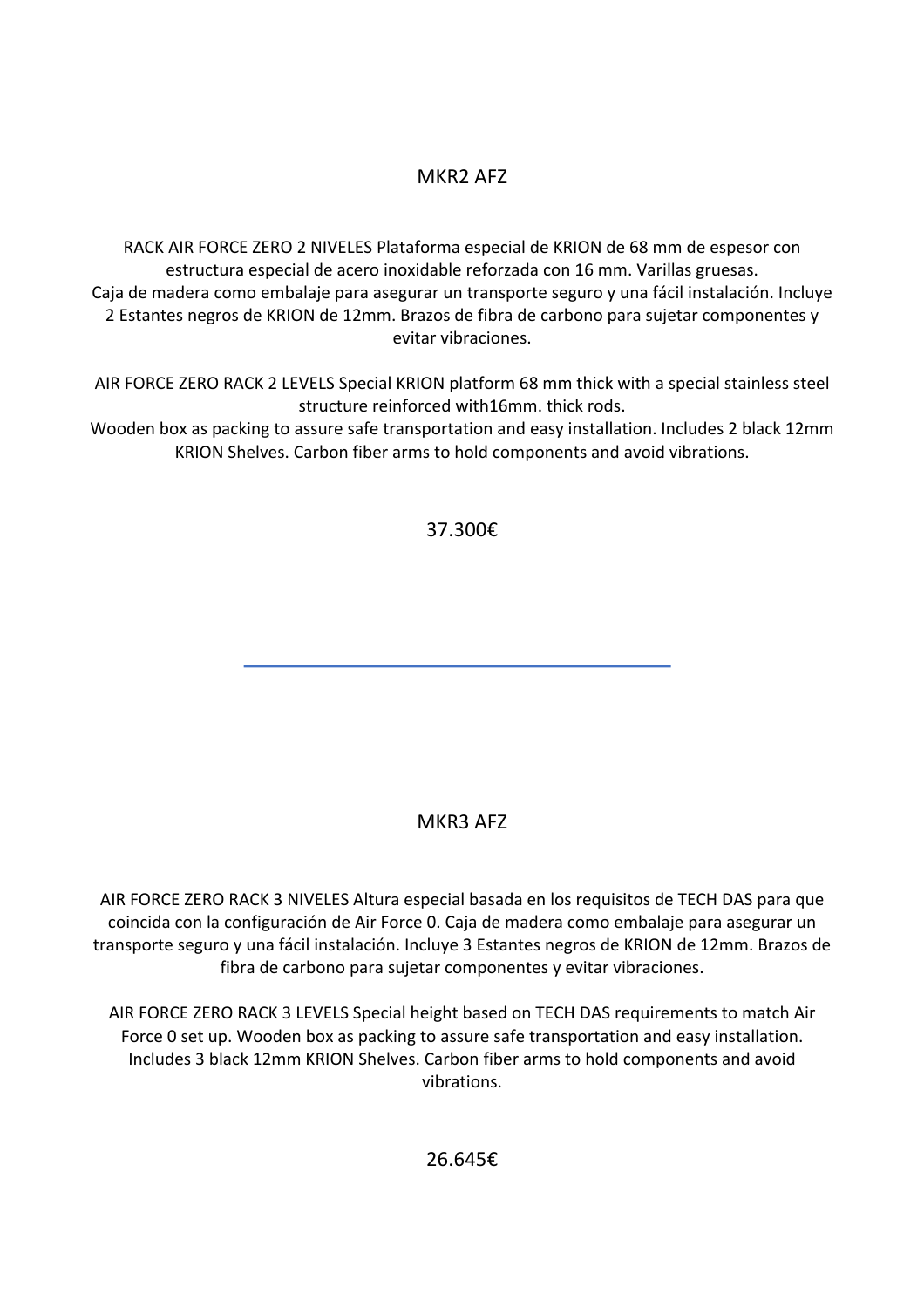#### ABRACK AFZ

Acabado especial de madera más oscura con logotipo TECH DAS insertado.

Los materiales utilizados en su construcción son los mejores que ofrece el mercado: superficie sólida Krion, madera Panzerholz, tornillería termoplástica elastomérica fabricada en Japón. Las únicas piezas metálicas utilizadas son los tornillos que forman los puntos de desacoplamiento del rack, que son de Titanio.

La identidad icónica de excelencia que ha mantenido Artesania Audio, por la ausencia de estantes para apoyar la electrónica.

Este producto ha sido desarrollado para tener el mejor rendimiento posible en la mejor mesa giratoria jamás fabricada.

Se incluye caja de madera especial con estructura metálica sobre ruedas con sistema de colocación del rack en el lugar adecuado para facilitar la instalación, el peso total es:

Special darker wood finish with TECH DAS logo inserted.

The materials used in its construction are the best the market has to offer: Krion solid surface, Panzerholz wood, elastomer thermoplastic screws made in Japan.

The only metal parts used are the screws that make up the decoupling points of the rack, which are made of Titanium.

The iconic identity of excellence that Artesania Audio has been maintained, by the absence of shelves to support the electronics.

This product has beed developed to have the best performance possible on the best Turn Table ever made.

Special wooden box included with a metal structure on wheels with a system to put down the rack on the right place to make an easier installation, the total weight is:

47.585€

## **Audio Video Rack Glass Shelve**

| AVRG22 | <b>LEVELS</b> | 3.580€           |
|--------|---------------|------------------|
| AVRG33 | <b>LEVELS</b> | 4.356 $\epsilon$ |
| AVRG44 | <b>LEVELS</b> | 5.170€           |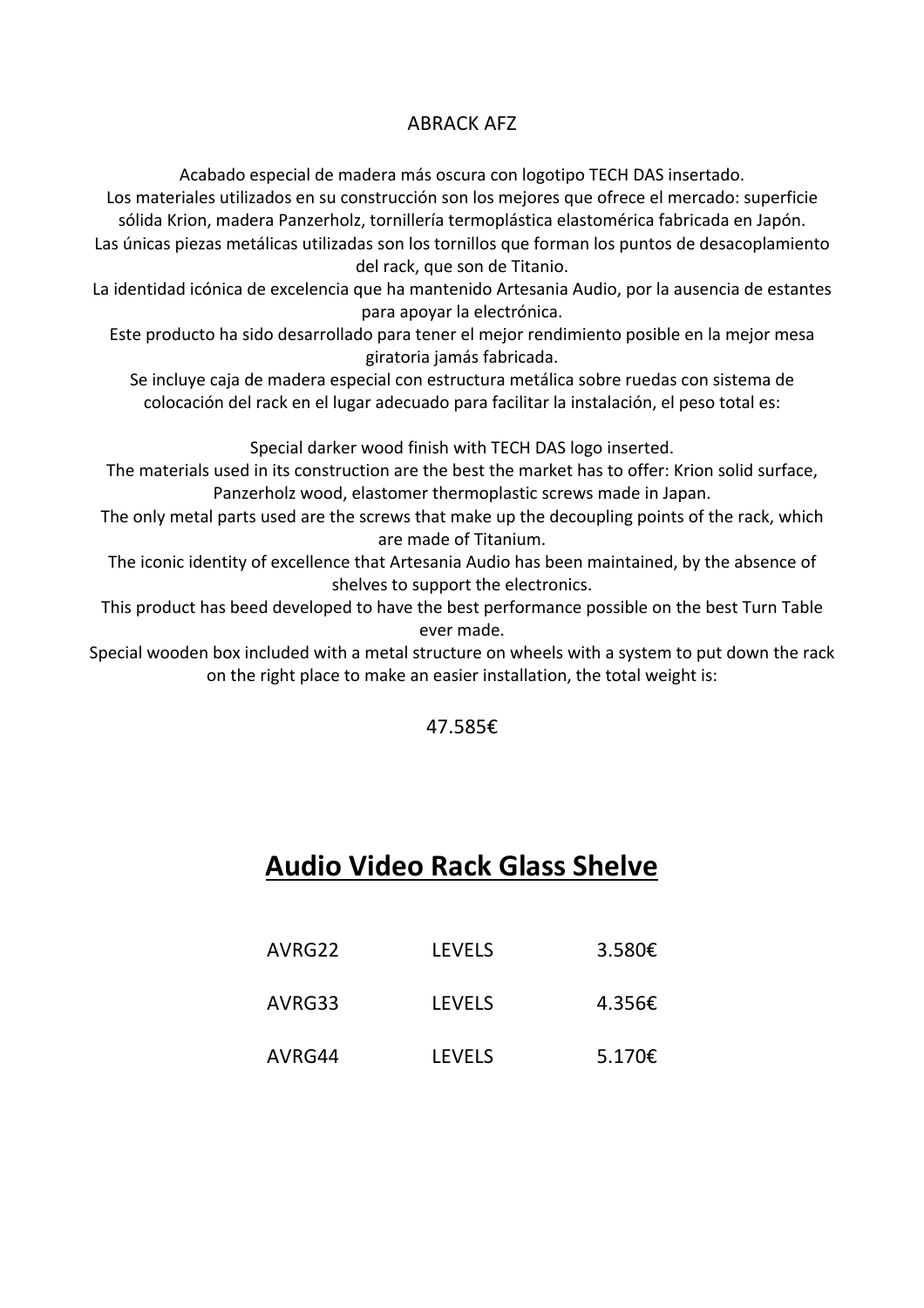# **Audio Video Rack Krion Shelve**

| AVRK22 | <b>LEVELS</b> | 4.295€ |
|--------|---------------|--------|
| AVRK33 | <b>LEVELS</b> | 5.250€ |
| AVRK44 | <b>LEVELS</b> | 6.200€ |

*\*precios en color grafito standard. Color negro o plata, sobrecoste 10% Los racks se entregan con embalaje de cartón incluido en el precio. Precio de caja de madera 245€. Precio caja madera doble 425€*

*\*prices in standard graphite color. Black or silver color, extra cost 10% The racks are delivered with cardboard packaging included in the price. Wooden box price €245. Double wooden box price €425*

### **Kalista Metronome**

KRM SPECIAL RACK DEVELOPED FOR KALISTA *11.855€*

### **Linear Arm Carbon Fiber**

| LINEARCF2 | 2UNIT  | 1.385€ |
|-----------|--------|--------|
| LINEARCF4 | 4 UNIT | 2.765E |
| LINEARCF6 | 6 UNIT | 4.150€ |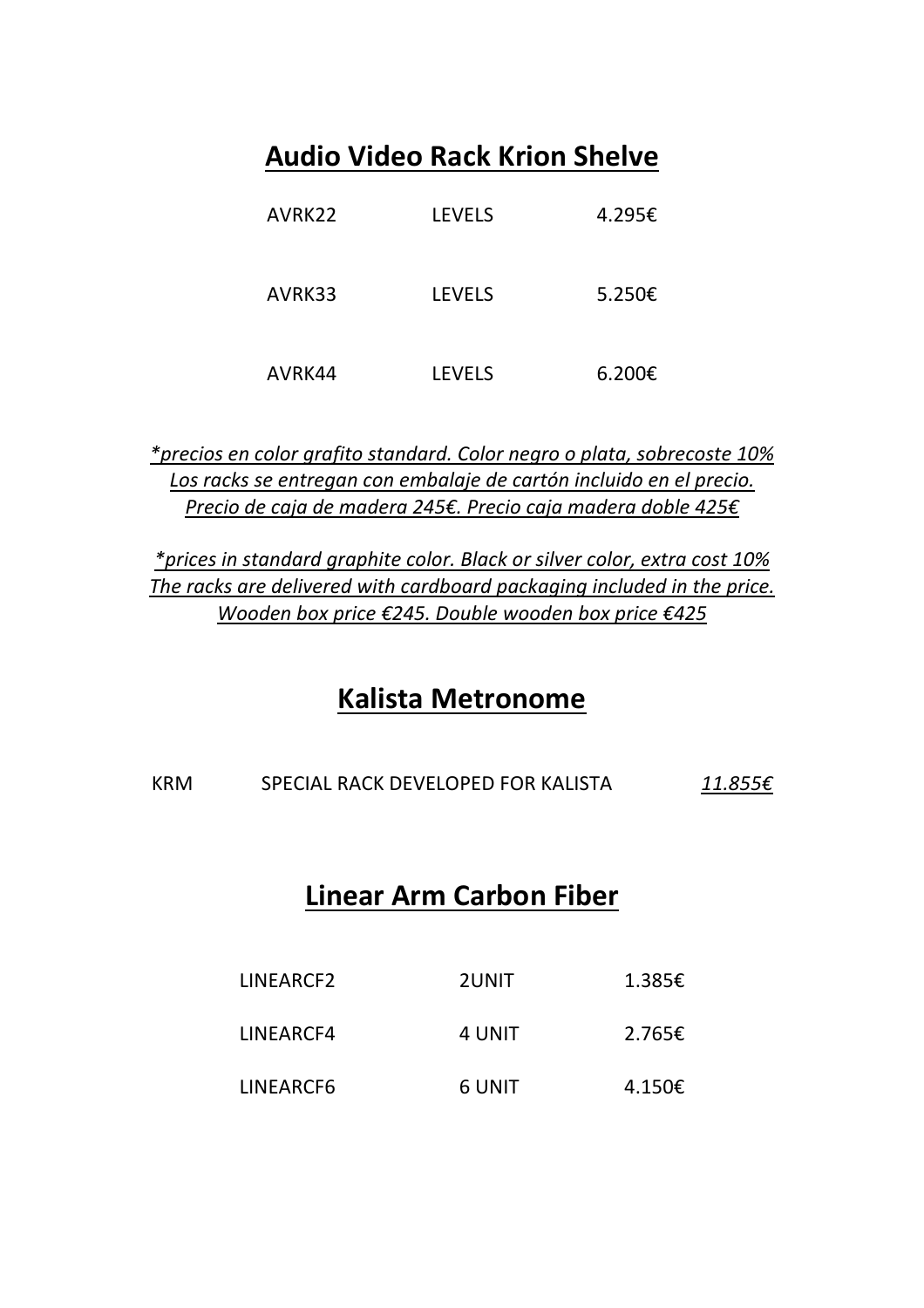## **Stanless Steel**

### FSSP-EX/PR FRAME STANLESS STEEL FOR PLATFORM EXOTERYC/PRESTIGE 2.065€

#### FSSP-DOUBLE EX/PR DOUBLE FRAME STANLESS STEEL FOR PLATFORM EX/PR 3.100€

## **Extra Level Placemente**

| FI PFX       | <b>EXOTERYC EXTRA LEVEL</b>   | 785€   |
|--------------|-------------------------------|--------|
| FI PPR       | PRESTIGE EXTRA LEVEL          | 785€   |
| <b>ELPEX</b> | <b>MASTER KIO EXTRA LEVEL</b> | 2.265€ |

## **Organic Line**

| <b>ABFRACK</b>  | Absolute Floor Rack | <b>PER UNIT</b> | 12.110€ |
|-----------------|---------------------|-----------------|---------|
| <b>ABRACK</b>   | Absolute Rack       | 3 TIERS         | 36.542€ |
| <b>MODRACK</b>  | Modular Rack        | <b>PER TIER</b> | 3.095€  |
| <b>MODFRACK</b> | <b>Modular Rack</b> | <b>PER UNIT</b> | 3.095€  |
| MODRACK LEATHER | <b>Modular Rack</b> | <b>PER TIER</b> | 3.655€  |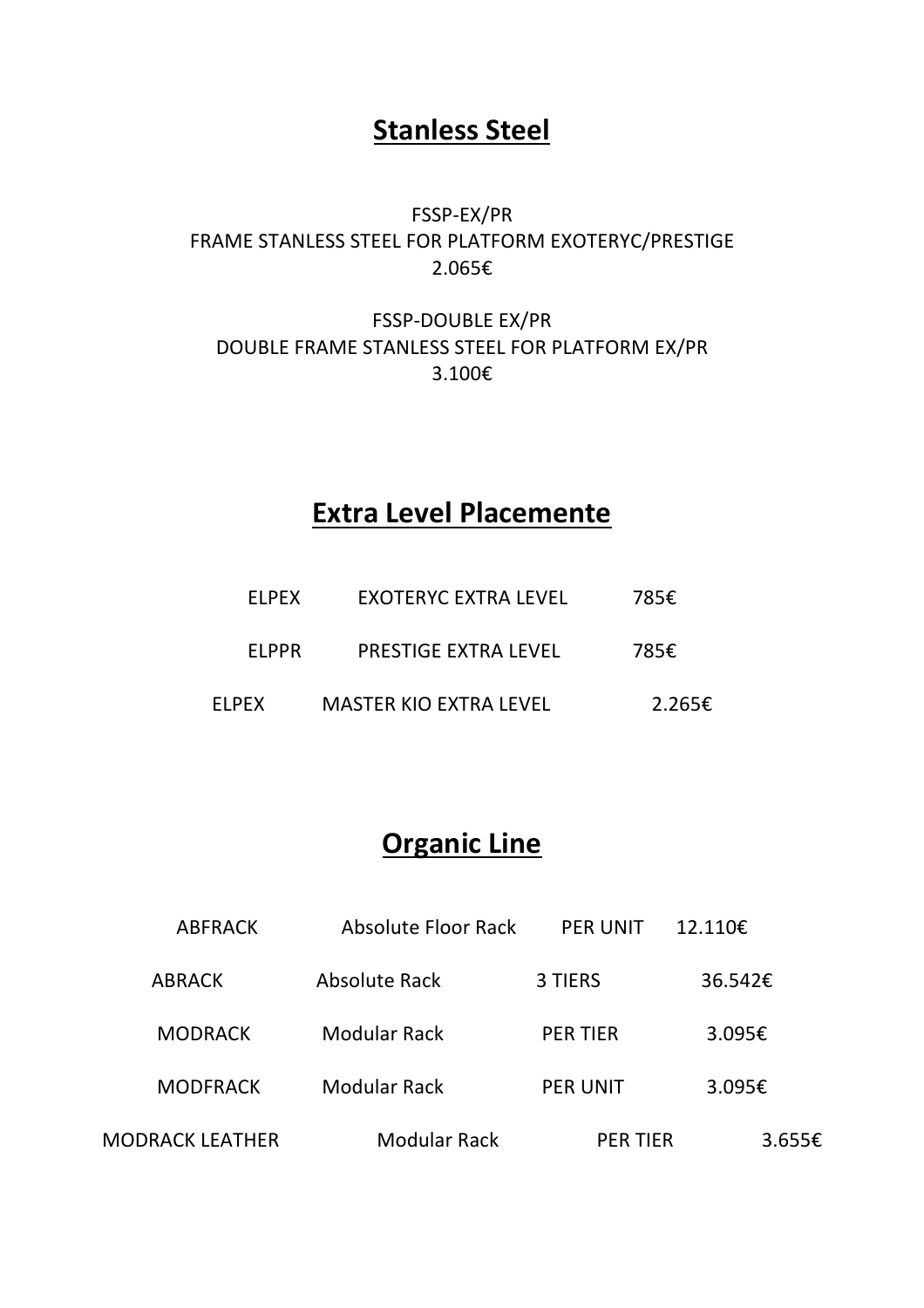## **Master Kio**

| MKR <sub>2</sub> | 2 LEVELS        | 13.795€ |
|------------------|-----------------|---------|
| MKR3             | <b>3 LEVELS</b> | 24.200€ |
| MKR4             | <b>4 LEVELS</b> | 27.588€ |
| MKR33            | 3+3 LEVELS      | 37.510€ |

# **Master Kio Platforms**

TUKPTMK 10.285€

# **Master Kio Floor Platforms**

Aire 6.895€

*CAJA INDIVIDUAL DE MADERA INCLUIDA EN EL PRECIO SINGLE WOODEN CRATE INCLUDED ON THE PRICE*